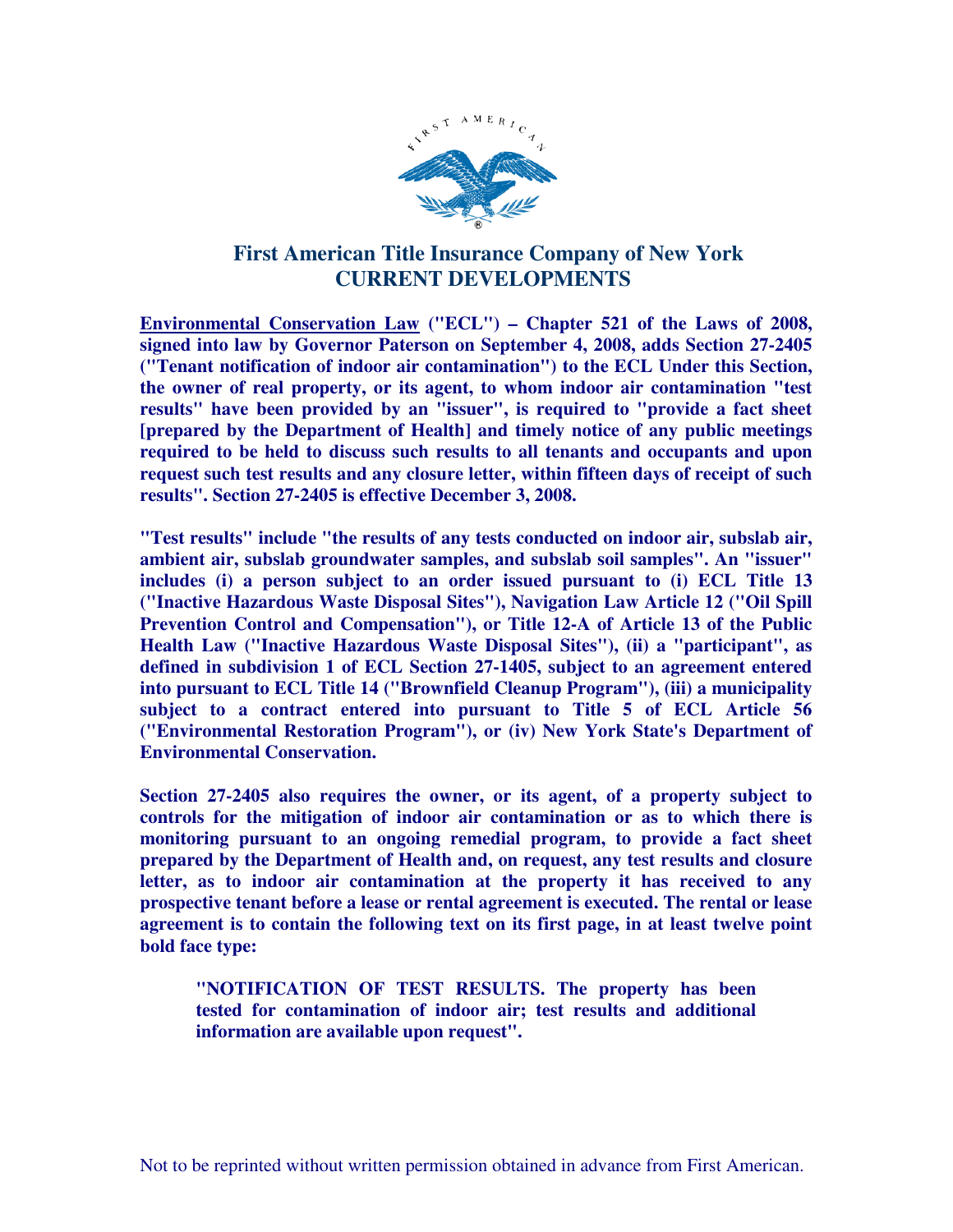**Foreign Investment in Real Property Tax Act of 1980 ("FIRPTA") – Under FIRPTA, as amended, the purchaser of a United States Real Property Interest ("USRPI") from a foreign person is to withhold 10% of the sales price and remit the same to the Internal Revenue Service within ten days of the date of the transfer. One of the exemptions from this requirement is when the transferor furnishes to the transferee its affidavit stating, under penalty of perjury, the transferor's United States taxpayer identification number and that the transferor is not a foreign person. The withholding provisions are set forth at 26 USCA Section 1445 ("Withholding of tax on dispositions of United States real property interests").** 

**Section 1445 has been amended effective July 30, 2008. New subsection (b)(9) provides that a non-foreign person affidavit can be furnished by the transferor of a USRPI to a "qualified substitute", provided that "the qualified substitute furnishes a statement to the transferee stating, under penalty of perjury, that the qualified substitute has such affidavit in his possession". Under amended subsection (f)(5), a "qualified substitute" includes "the person (including any attorney or title company) responsible for closing the transaction, other than the transferor's agent" and "the transferee's agent".** 

**Mortgage Foreclosure – After the Plaintiff-lender commenced a mortgage foreclosure, the Defendants, not represented by Counsel, entered into negotiations to modify the terms of the loan. During negotiations, the Defendants' time to answer expired and, without the Defendants' knowledge, the Plaintiff obtained an** *ex parte* **default judgment. The Plaintiff denied the Defendants' request to modify the loan and obtained a judgment of foreclosure and sale. The Defendants, having engaged Counsel, moved to vacate the Order granting the default judgment. The Supreme Court, Richmond County, granted the motion, finding that since the Defendants were involved in settlement negotiations their failure to answer the complaint was reasonable and the Defendants had asserted meritorious defenses, including allegations of fraud, misrepresentation and predatory lending. The Defendants were given thirty days from entry of the Order to serve and file an answer to the complaint. Deutsche Bank National Trust Company, as Trustee v. Miele, decided September 5, 2008, is reported at 2008 WL 4274488.** 

**Mortgage Recording Tax – Form MT-15 ("Mortgage Recording Tax") is used to compute New York State's mortgage recording tax on a mortgage encumbering property in more than one locality when different rates of mortgage recording tax apply. A revised Form MT-15 ("Mortgage Recording Tax Return"), effective October 1, 2008, reflecting the increase in the mortgage tax rate in Warren County from 1% to 1.25%, has been issued by the New York State Department of Taxation and Finance. Revised Form MT-15, with Instructions, has been posted at http://www.tax.state.ny.us/forms/form\_number\_order\_mt\_pt.htm.** 

**Mortgage Recording Tax/New York State Transfer Tax - New York State's Office of Tax Policy Analysis in the State's Department of Taxation and Finance has posted at http://www.tax.state.ny.us/statistics/stat\_fy\_collections.htm its Annual Statistical Report of New York State Tax Collections for the State's fiscal year 2007-**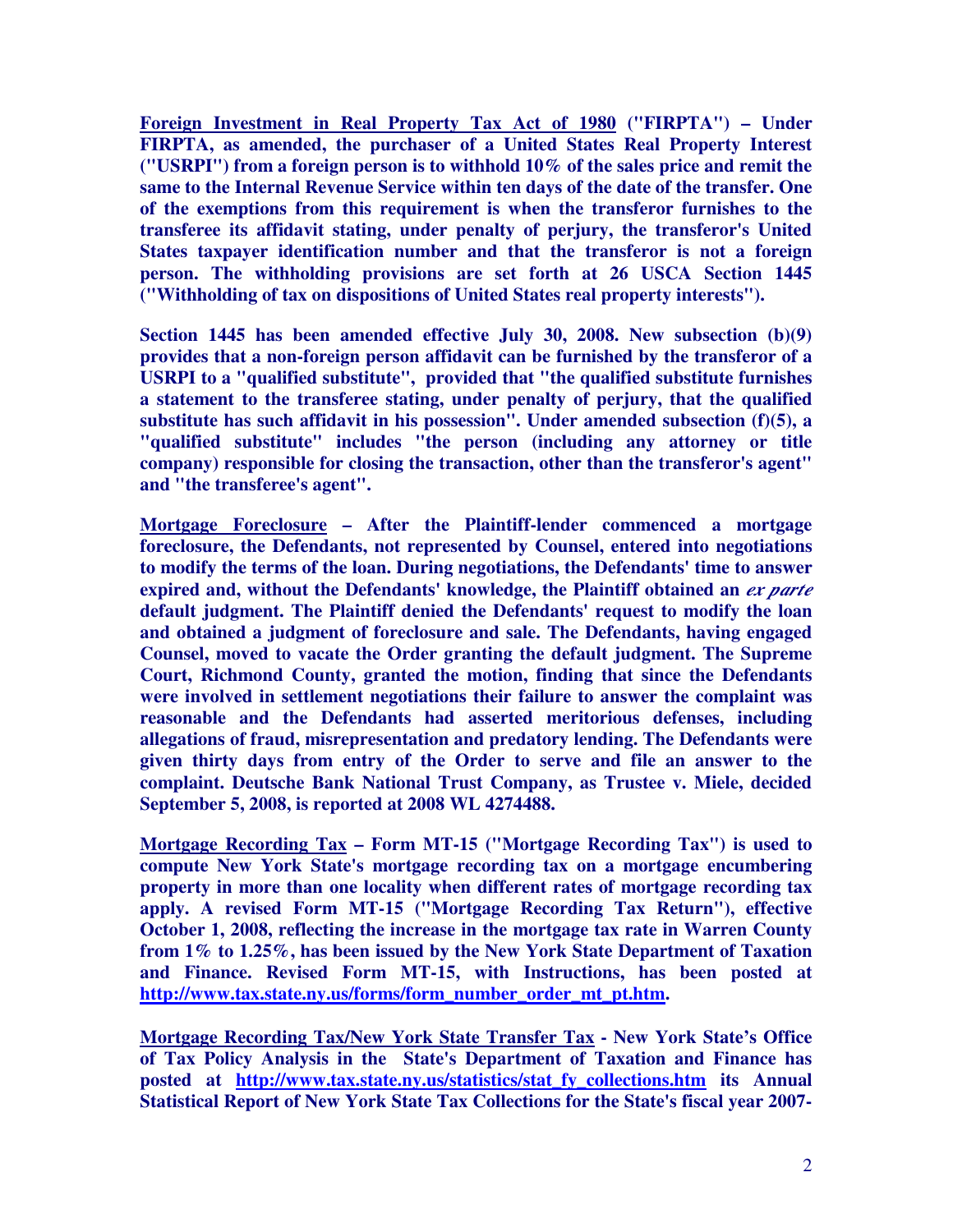**2008 (April 1, 2007-March 31, 2008). According to the Report, the New York State Real Estate Transfer Tax collected in fiscal year 2007-2008 was \$1,020,669,027. Mortgage Recording Tax collected statewide in fiscal year 2007-2008 was \$2,847,971.912. Of the total amount of mortgage recording tax collected in fiscal year 2007-2008, \$1,965,545,198 related to mortgages recorded in New York City.** 

**Mortgage Recording Tax/New York State Transfer Tax – The Taxpayer Guidance Division of the Office of Tax Policy Analysis in New York State's Department of Taxation and Finance has issued a TSB-M dated August 27, 2008 regarding all taxes administered by the Department, captioned "Changes in Procedures for Obtaining Guidance from the Tax Department". It announces that "[t]he procedures for review and issuance of Advisory Opinions have been streamlined to improve timeliness and…help protect taxpayer confidentiality". All Advisory Opinions will be redacted prior to publication and, according to this memorandum,** 

**"Advisory Opinions will be issued to any person or entity that is, or may be, subject to a tax or liability under the Tax Law, or claiming exemption from a tax or liability under the Tax Law. In addition, Advisory Opinions will be issued to any person or entity that is, or may be, subject to filing or registration requirements under the Tax Law, or claiming exemption from filing or registration requirements under the Tax Law. Effective August 8, 2008,** *Advisory Opinions will no longer be accepted from any person or entity acting on behalf of unidentified persons or entities***". (Emphasis added)** 

**The Taxpayer Guidance Division will issue non-binding "Tax Guidance Bulletins", each explaining the application of provisions of the Tax Law. Tax Guidance Bulletins will be posted on the Department's website. However, requests for what is termed an "Advice of Counsel", from the Department's Office of Counsel, and Formal Opinions of Counsel, typically issued as TSB-Ms, will no longer be issued. See http://www.tax.state.ny.us/pdf/memos/multitax/m08\_10c\_5i\_5m\_3r\_8s.pdf.** 

**Recording Charges – Under subparagraph "a" of paragraph 4 of subdivision (a) [now subparagraph a(1)] of Civil Practice Law and Rules ("CPLR") Section 8021 ("County clerks other than as clerks of court"), the charge to record, enter, index and endorse a certificate on an instrument is \$5.00. A recording officer can charge \$3.00 for each page or portion of a page and \$.50 for each additional town, city block or other index in which the instrument is to be indexed. On an assignment of more than one mortgage or the "release" of more than one lease, there is an additional fee of \$3.00 for each mortgage assigned or lease "released" in excess of one.** 

 **Chapter 288 of the Laws of 2008 signed into law by Governor Paterson on July 7, 2008, amended subdivision (a) of CPLR Section 8021. It renumbered the existing subparagraph "a" as subparagraph "a(1)" and added subparagraph "a(2)", which reads, in part, as follows:**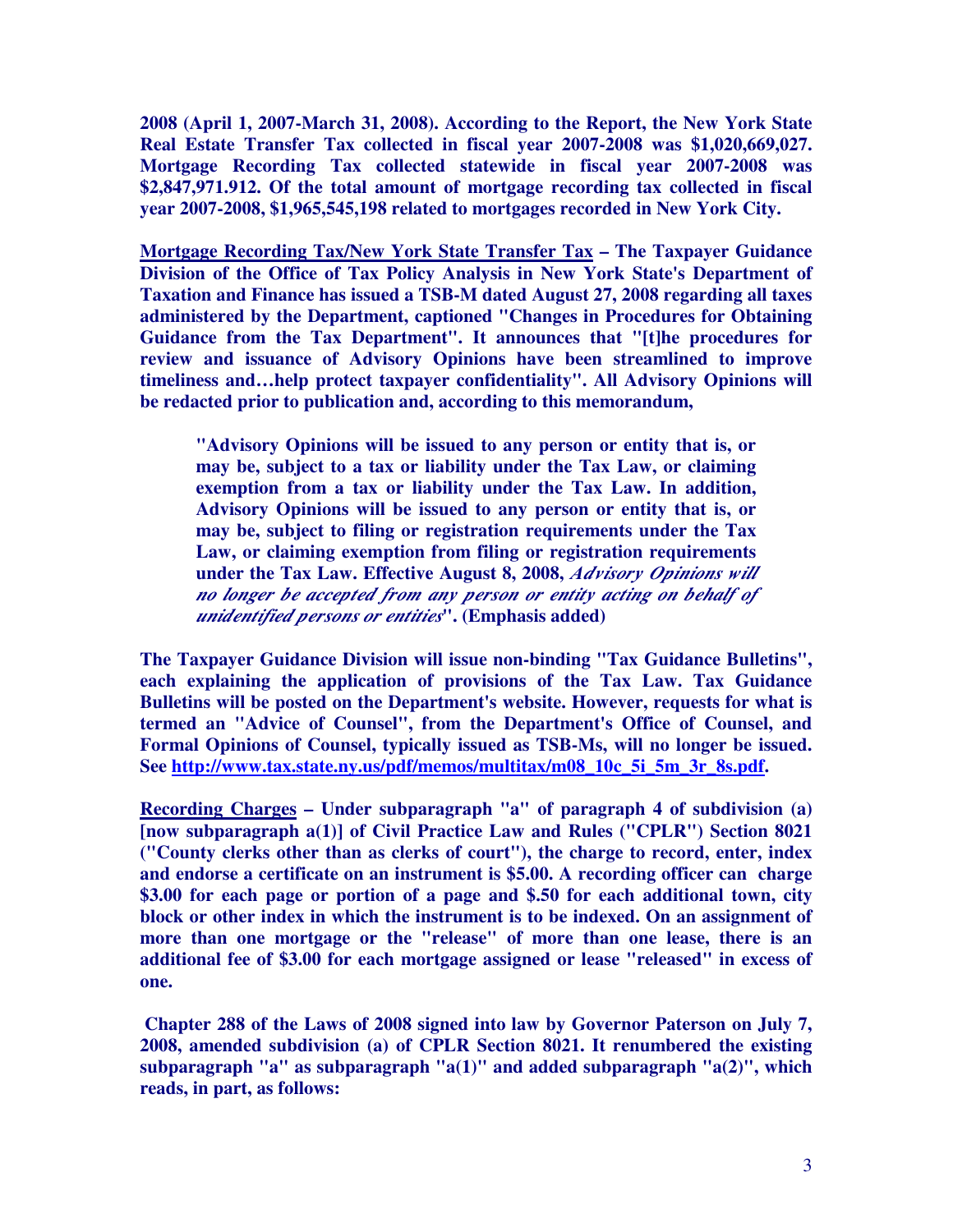**"(2) Notwithstanding clause one of this subparagraph, any county may opt by county law to increase the fee for recording, entering, indexing and endorsing a certificate on any instrument from five dollars to twenty dollars and, in addition thereto, increase from three dollars to five dollars for each page or portion of a page. Such increase shall take effect thirty days after the county enacts such fees. For the purpose of determining the appropriate recording fee, the fee for any cover page shall be deemed an additional page of the instrument…"** 

**Local Laws have been enacted pursuant to Chapter 288 in a number of Counties. Increases in recording charges took effect in Columbia County on September 15, 2008, in Essex and Warren Counties on September 18, 2008, in Clinton, Franklin and Rockland Counties on October 1, 2008, in Nassau County on October 4, 2008, in Putnam County on October 6, 2008, and in Tompkins County on October 8, 2008. Increases will take effect in Suffolk County on October 16, 2008 and in Ulster County on November 3, 2008.** 

**Title Insurance – The New York State Insurance Department has approved revisions to the Title Insurance Rate Service Association, Inc. ("TIRSA") Rate Manual effective November 1, 2008. The New York Standard Endorsements for the ALTA 2006 Owner's and Loan Policies have been amended, a standard form of Co-Insurance Endorsement, also commonly known as a "me-too" endorsement, has been approved, and a technical correction has been made to the Waiver of Arbitration Endorsement.** 

**Covered Risk 2(c) of the 2006 ALTA Owner's and Loan Policies insures against loss or damage, not exceeding the Amount of Insurance, sustained or incurred by the Insured by reason of "[a]ny encroachment, encumbrance violation, variation, or adverse circumstances affecting the Title that would be disclosed by an accurate and complete survey of the Land. The term 'encroachment' includes encroachments of existing improvements located on the Land onto adjoining land, and encroachments onto the Land of existing improvements located on adjoining land".** 

**The Standard New York Endorsements in effect until November 1 delete this Covered Risk in its entirety for the Owner's Policy and delete it for the Loan Policy "if the Land is improved by other than a 1-4 family dwelling or is vacant land". The revised Standard Endorsements no longer delete or limit the scope of Covered Risk 2(c).** 

**The New York Standard Endorsements for the Loan Policy will no longer amend the mechanic's lien coverage in the Policy's Covered Risk 11. Under Covered Risk 11, the Loan Policy insures against loss or damage sustained or incurred by the insured by reason of:**